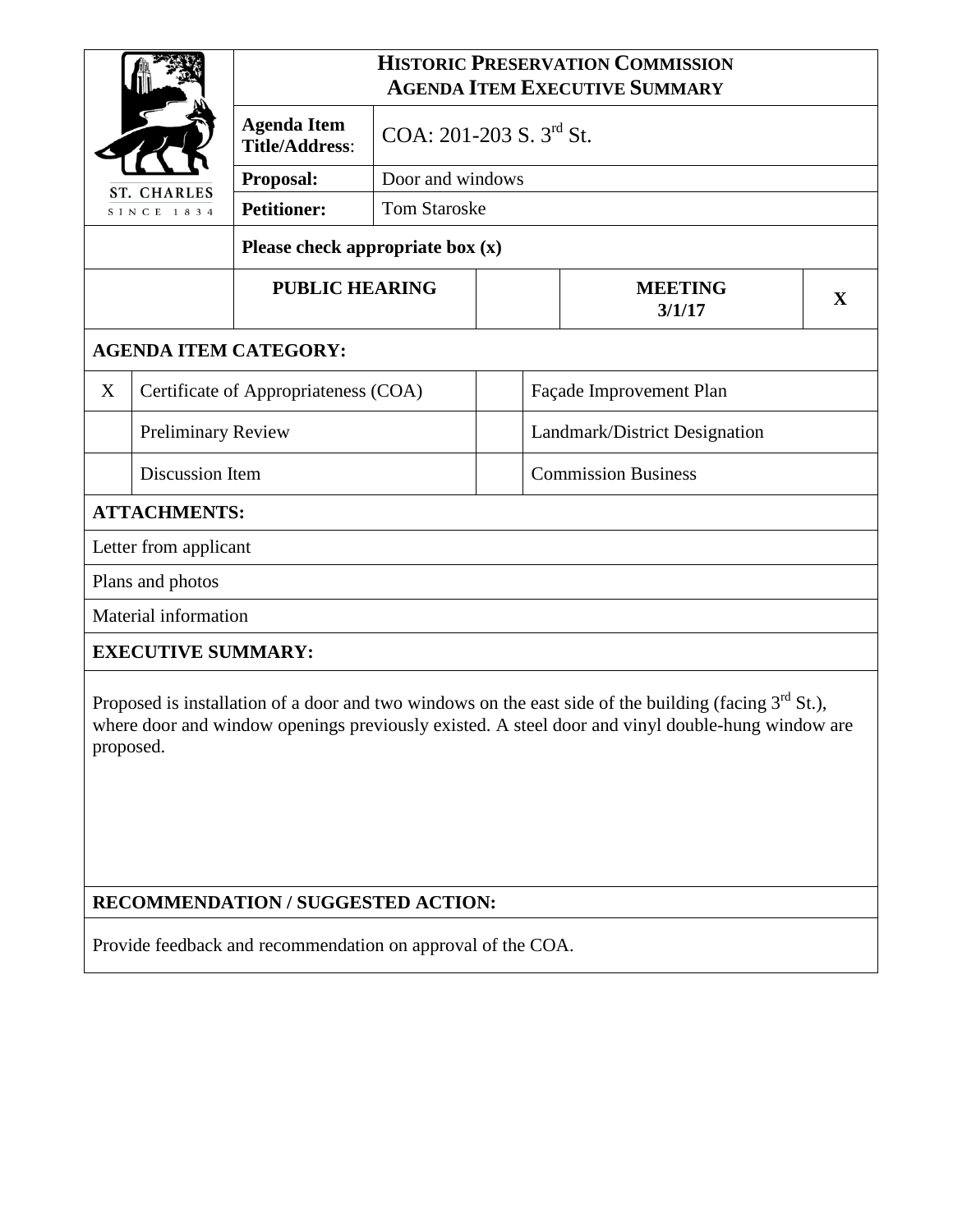**Tom Staroske 506 Bradley Circle St Charles, IL 60174** 847-863-7476 t.star@sbcglobal.net

2.17.17

**RE:** 201 & 203 S 3rd Street, St Charles, IL 60174

A minor renovation will take place at this building in order to attract and retain tenants. Part of the renovation includes the re-installation of an exterior door and 2 windows on the southeast corner of the building. A more detailed description is attached.

Although this building falls within the historic district of St Charles, the property holds no historical value to the neighborhood or the city.

sincerely,<br>Tom Starashe

Tom Staroske owner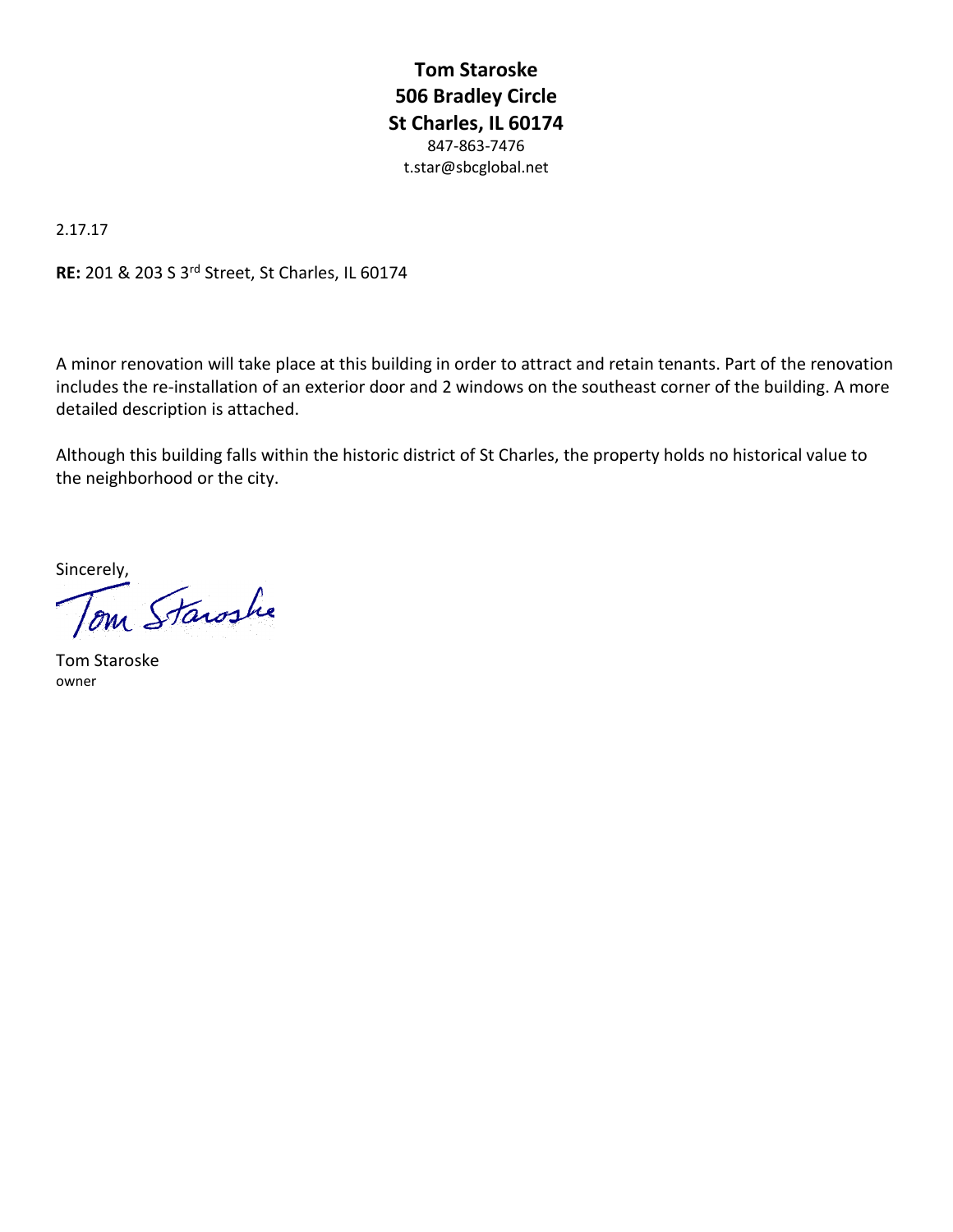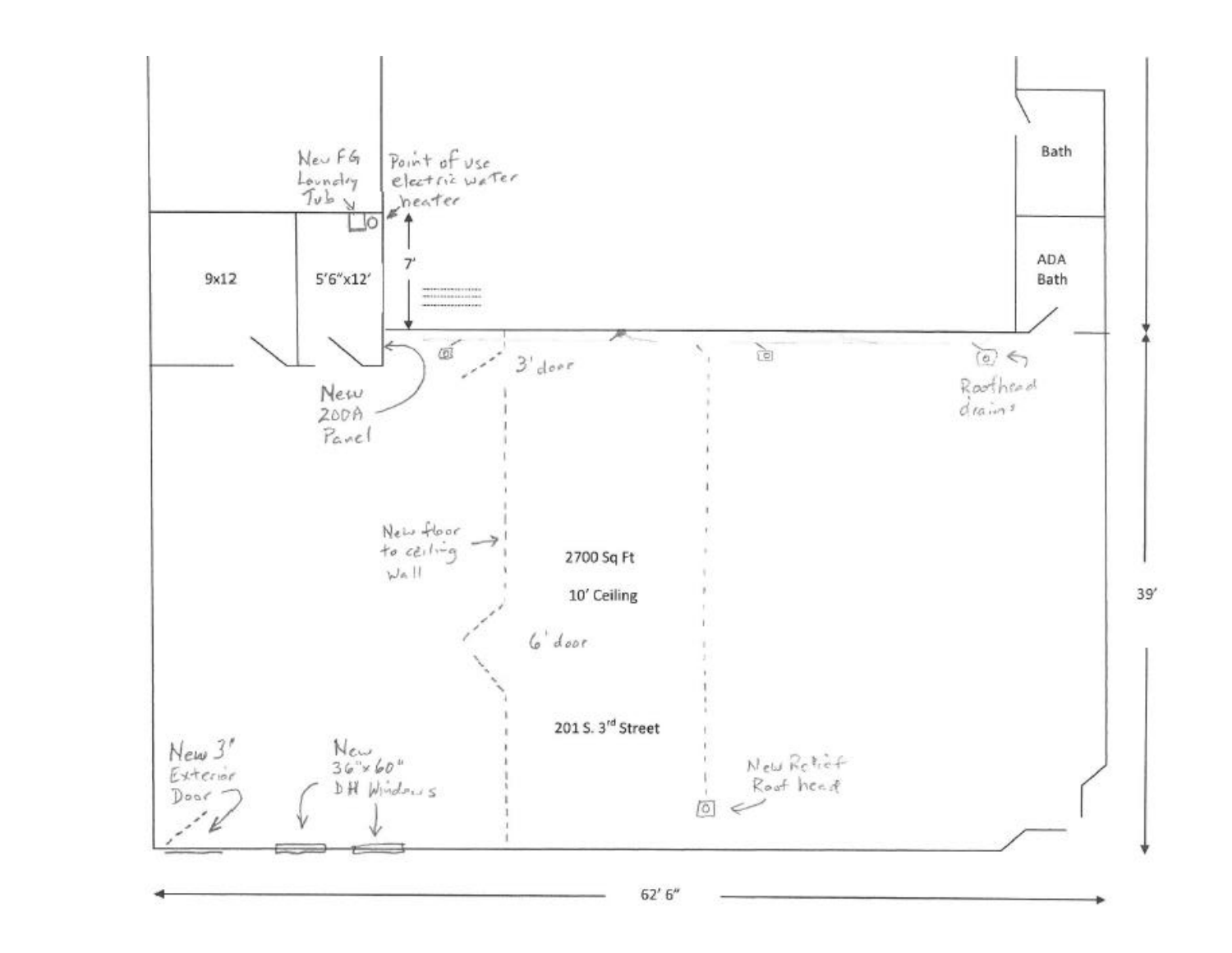

New exterior door and windows at same location as previous



Existing similar exterior door and "tin" overhead door on other side